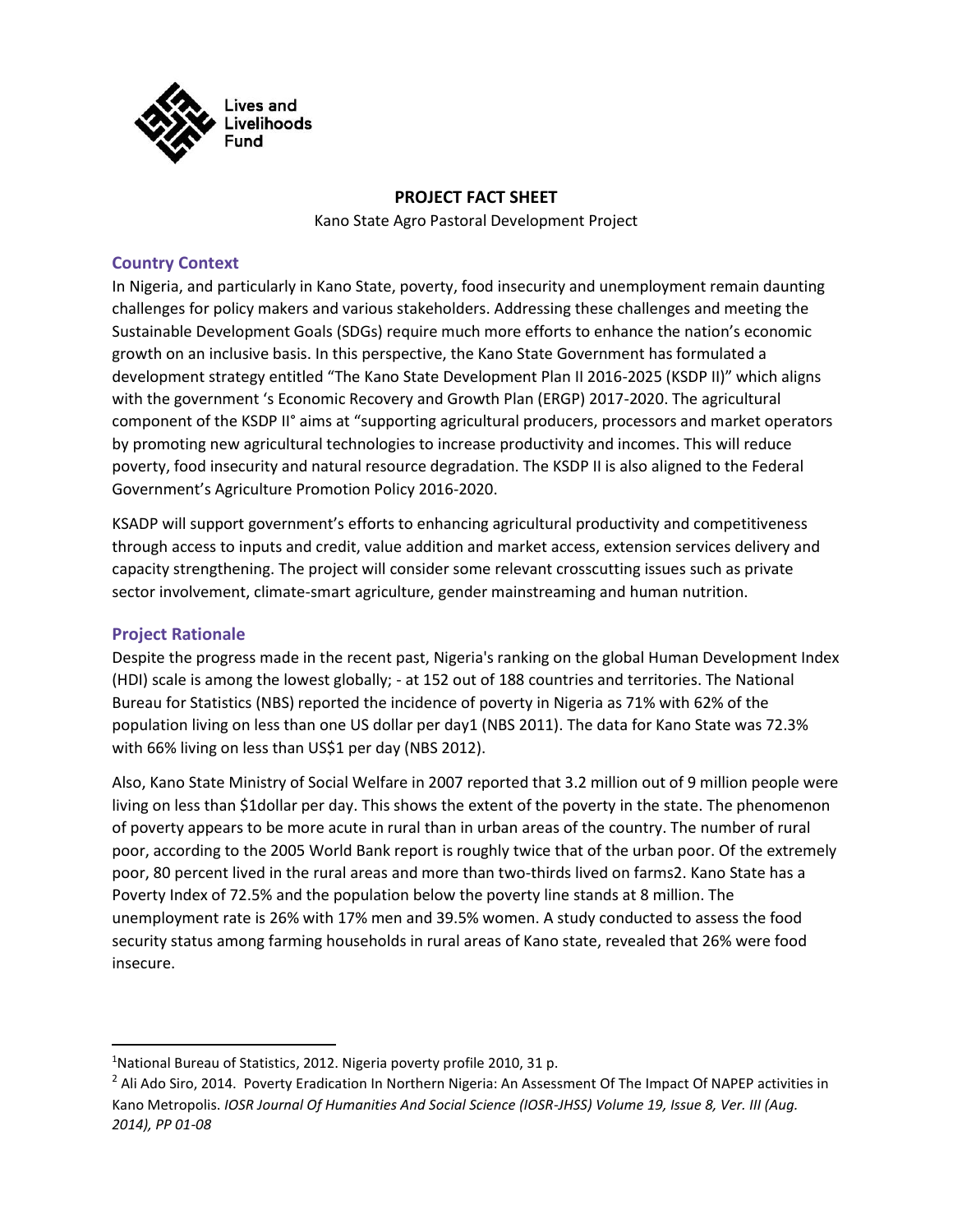

Educational level, gender, household size and access to credit were significant determinants of food security. Highest prevalence of stunting or chronic under-nutrition among children under the age of five and alarming statistics for micronutrient deficiencies of iron, vitamin A and iodine in adults and children are prevalent in food insecure situations. The insecure environment due the involvement of desperate unemployed youth in religious extremism and the threat of climate change on productive resources are further exposing the State to poverty and vulnerability.

According to the Kano State Ministry of Planning and Budget, the agricultural sector's potentials are under-utilized and its capacity to support modern economy severely constrained. The productivity is low; quality of agricultural units (including farmland, ponds, trees and livestock) is poor and private sector investments in agricultural sector not appreciable. To meet these challenges and constraints, a strong Agricultural Component has been developed in the KSDPII (2016-2025) described above (See Country Development Strategy). The mission of this component includes "Supporting agricultural producers, processors and marketers by promoting modern (improved) agricultural technologies to increase productivity and incomes, thereby reducing poverty and enhancing food security and natural resource conservation". The Kano State Government has made it a priority to align its KSDP II to the EGRP with the aim of supporting the Federal Government's growth and recovery plans as well as stimulate investments and create income and jobs for millions of Nigerians.

To address these challenges, the KSDP II (2016-2025) considered the following as its development objectives: a fast growing and diversified economy whose development is firmly rooted in local resources; its agricultural sector shall be modernized with the capacity to ensure food sufficiency and the steady supply of raw materials to its industries; its manufacturing sector – mainly based on agricultural raw materials - shall be competitive nationally and internationally and shall hold the key to wealth creation, employment generation and poverty eradication.

These KSDP-II development objectives coincide with the third Live and Livelihood Fund (LLF) interventions. Indeed, to save lives and strengthen livelihood, among communities, the LLF has identified 4 priority areas for intervention:

- Efforts targeted at controlling and even eradicating the infectious diseases which kill millions of children every year;
- Improvements in basic primary healthcare, so that affordable but lifesaving treatments can be provided for everyone, especially new and expecting mothers;
- Support to farmers, who make up the majority of the poorest people, to grow sufficient food to feed their families and sell the excess to make a living and;
- Giving access to the basic infrastructure, such as power, sanitation and the basic financial systems, which can connect communities to the local and global economy.

In fact, it is from the third priority area « Support to farmers, who make up most of the poorest people, to grow sufficient food to feed their families and sell the excess to make a living.) », that the concept of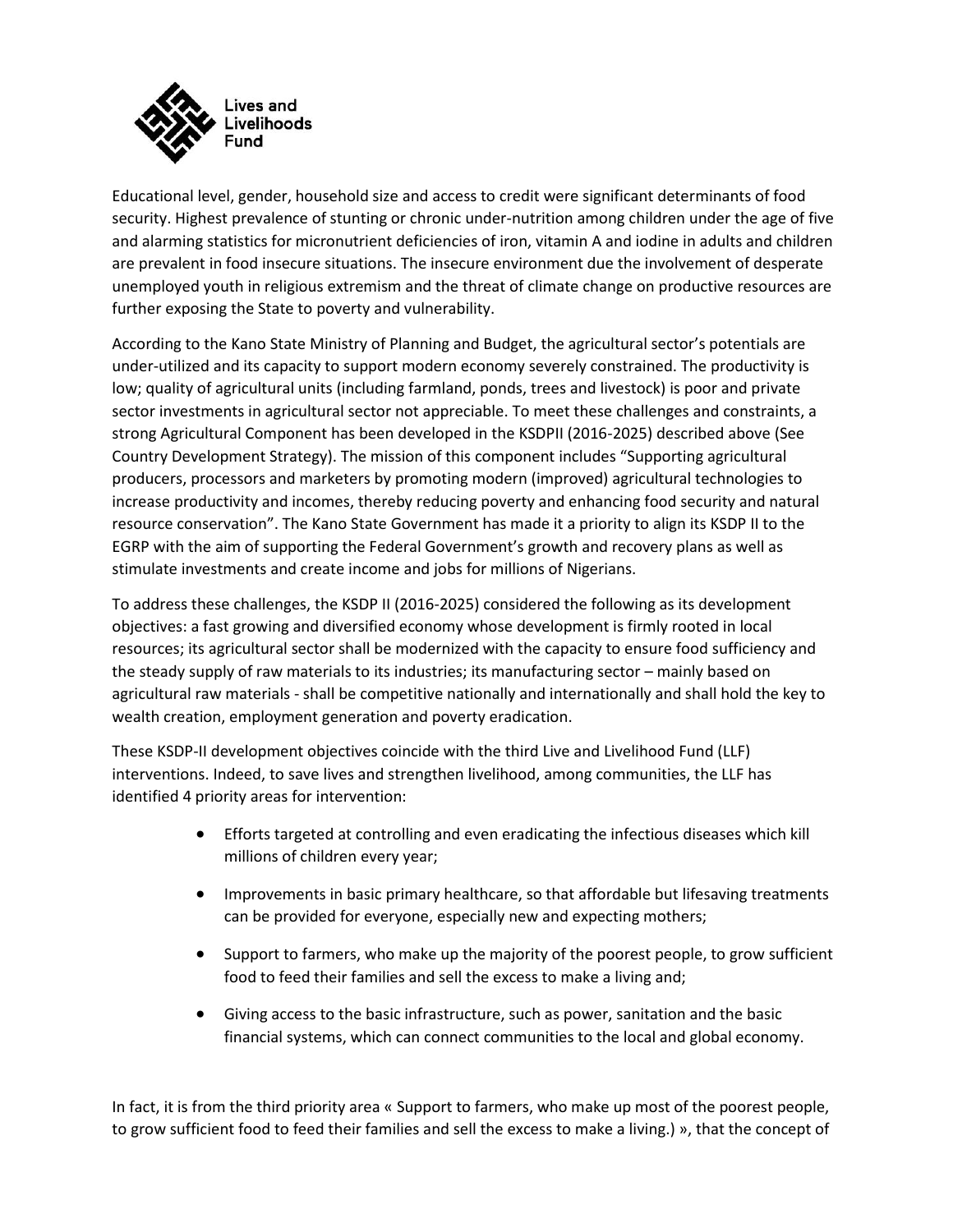

"Kano State Agro-Pastoral Development Project -KSADP" is derived. The KSADP has three (3) technical components: (1) Agro-Pastoral Productivity and Production Enhancement; (2) Value Addition and Market Access; and (4) Project Management. Capacity Building is a major cross cutting theme within all the components.

The KSADP is developed by the Bank based on a request submitted by Government of Nigeria. The proposed Project aims at supporting the Government's efforts to promote inclusive economic growth in Kano State. The Agro-pastoral development approach of the proposed project will target the most vulnerable, including women and youth, to promote increased agricultural production and commercialization. The theory of change of the project is to transform the smallholder farming to commercially viable businesses by developing commodity value chains in order to reduce rural poverty, food insecurity and unemployment. The project will contribute to the Government efforts to reduce socio-economic inter-states disparities as well as rural-urban migration. The project is consistent with the Economic Recovery and Growth Plan 2017-2020 and the Kano State Development Plan 2016-2025. The project will contribute to the implementation of IDB's MCPS, particularly Pillar 2 "Integrated Rural Development".

The KSADP project will invest in agricultural productivity (livestock and crops) enhancement, value addition and market access improvement including construction of infrastructure (rural roads, agriculture marketing centers), access to credit for smallholder farmers, and institutional capacity building for farmers and their apex associations/cooperatives as well as institutions that deliver public services to vulnerable rural farmers.

Due to possible effects of increase in human population explosion, which has resulted in occupation of animal grazing reserves and stock routes; and climate change, which has resulted in acute water scarcity and unending drought, dry pastures/grass, pastoralists have increasingly been finding it difficult to locate suitable grass or pasture land and fresh water for their cattle in their existing localities. The nomadic pastoral herdsmen while moving their livestock from one place to another in search of grazing pasture, often move into local communities or farms along the way, with their cattle trampling on and feeding on food crops, thus destroying the livelihood of farmers in the process. This has continued to result in conflicts between the two groups resulting in loss of human lives, farmlands, homesteads and in some cases the destruction of whole communities. The project will support the development of grazing reserves, stock routes and fodder production to address the incessant movement of animals that has resulted in violet conflicts not only in Kano State but also in other parts of Nigeria.

The project will invest in livestock value chains (milk and meat )and crop (rice, maize, sorghum soybeans, cowpea, wheat, groundnut), development; construction of rural infrastructure (rural roads, irrigation networks, cattle and grain markets, animal health clinics, milk collection centers); and promotion of small rural enterprises, institutional capacity building for farmers and their apex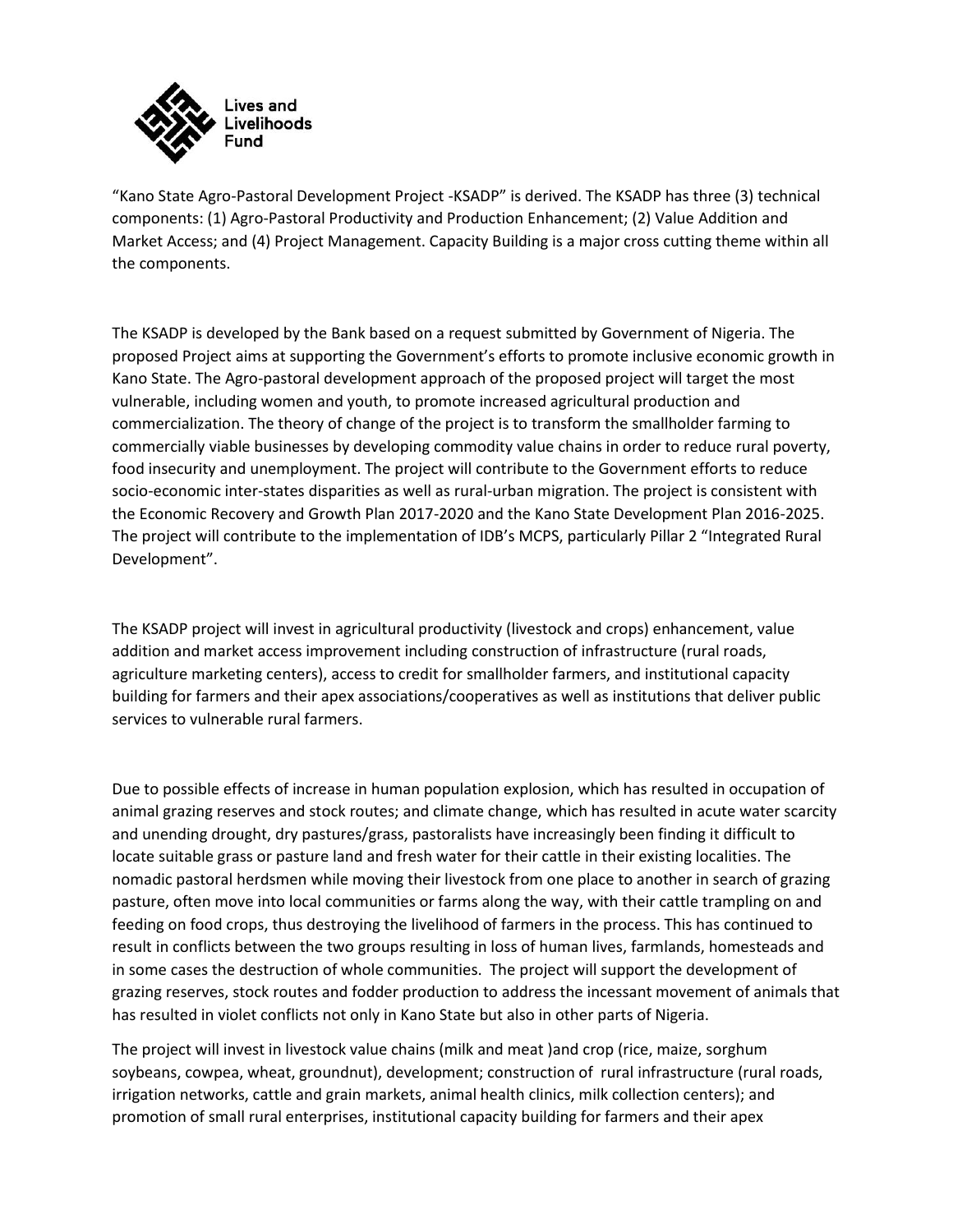

associations/cooperatives as well as rural public institutions that deliver public servicer to vulnerable rural communities

## **Project Objectives**

Project Objectives: The project development objective is to contribute to poverty reduction and to strengthen food and nutrition security of vulnerable population in Kano state through sustainable development of livestock and crop selected value chains.

The project will support government's efforts of enhancing agricultural productivity and competitiveness through access to inputs, value addition and market access, extension services delivery and capacity strengthening. The project will consider some relevant crosscutting issues such as private sector involvement, climate-smart agriculture, gender mainstreaming and human nutrition.

The development objective of the project is to enhance agricultural productivity and competitiveness through improving agricultural infrastructure, access to inputs, value addition and market access, extension services delivery and capacity strengthening. The target beneficiaries include smallholder farmers active in selected agricultural value chains a (fresh milk, beef, rice, maize, sorghum, cowpea, soya beans, groundnuts and cotton) and other keys actors (inputs suppliers, services providers, processors, marketers/traders, financial institutions).

### **Project Components:**

The project activities are based on the following components:

Component A: Agro Pastoral Productivity and Production Enhancement (\$47.98 million)

- 1. A.1: Livestock Productivity and Production Enhancement (\$14.64 million):
- A.1.1: Fodder Production

Activity A.1.1.1: Grazing Reserve Development:

- Activity A.1.1.2: Commercial (large-scale) Fodder Production:
- Activity A.1.1.3: Commercial (small scale) Fodder Production)
- Activity A.1.1.4: Increase Crop Residue Utilization from Emerging
- Activity A.1.1.5: Support Establishment of Fodder Banks:
- A.1.2: Improving Animal Health Services:

### A.1.3: Breed Improvement:

- A.1.4: Conflict Mitigation-Demarcation of Stock Routes:
- A.2: Crop Productivity and Production Enhancement (\$33.34 million):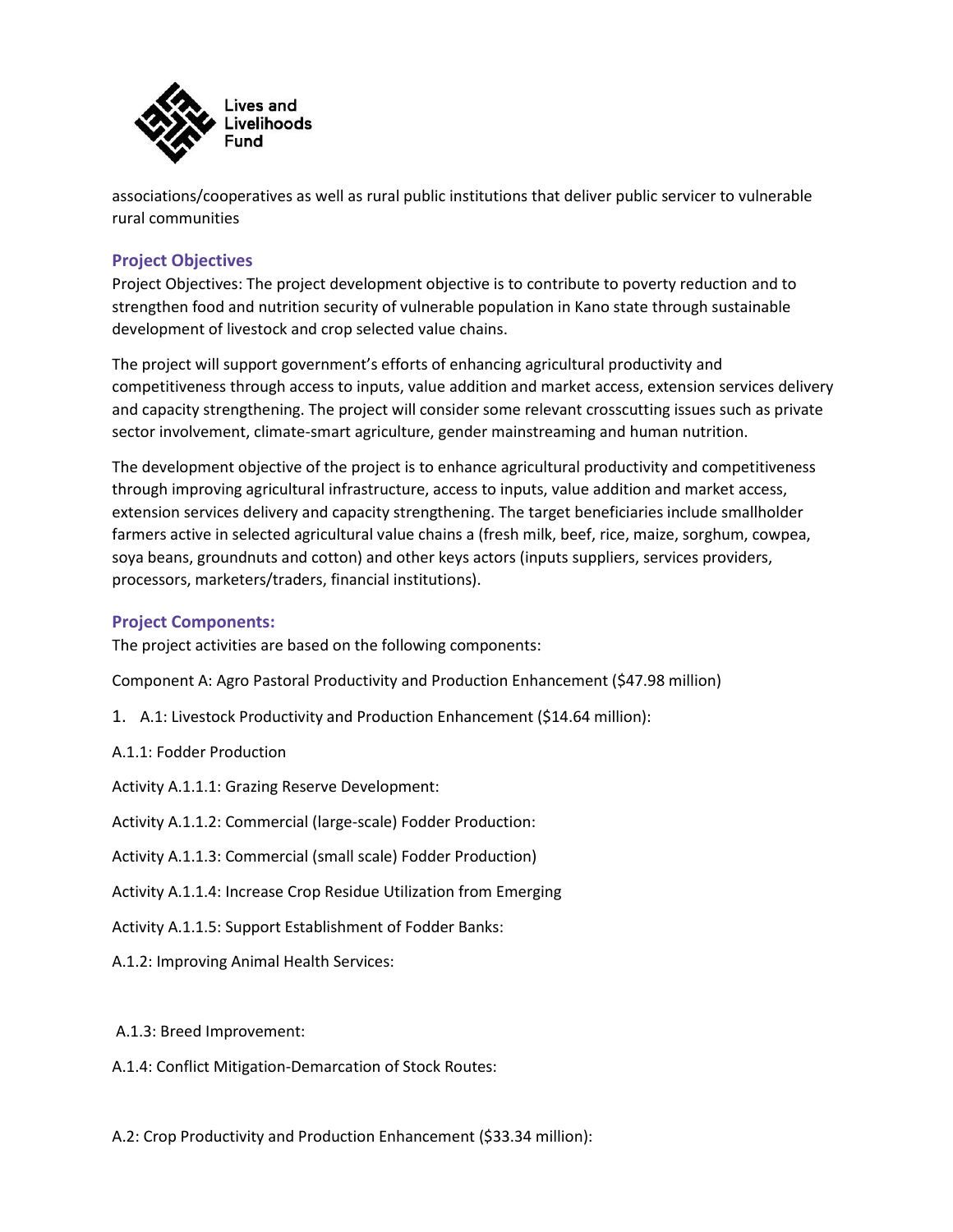

Activity A.2.1 Development of land for irrigation Activity A.2.2 SASAKAWA Global 2000 Value Chain Interventions Activity A.2.3 KNARDA Value Chain Intervention s

Component B: Value Addition and Market Access (\$32.05 million)

This component is broken down into the following:

B.1: Livestock Products Market Development and Market Access (\$14.56 million)

- Activity B.1.1: Improved Milk Collection:
- Activity B.1.2: Transport and Processing Equipment for milk Associations
- Activity B.1.3: Up-Grading Cattle Markets in Danbatta, Wudil, Gwarzo, Falgore and DunbulumActivity
- B.1.4: Improvement of Slaughter Houses:
- Activity B.1.5: Training and Coaching for Livestock Activities:
- B.2: Livestock Reproduction and Fattening Schemes (\$11.28 million)
- Livestock Matching Grant Schemes
- Activity B.2.1: Supporting Cattle Fattening Schemes
- Activity B.2.2: Supporting Small Ruminant Fattening Schemes*:*
- Activity B.2.3: Supporting Small Ruminant Reproduction Schemes*:*

B.3: Crop Products Market Development and Market Access (\$6.21 million)

- Activity B.3.1: Dawanau Market Improvement:
- Activity B.3.2: Construction of Aggregation Centers

Activity B.3.3: Feeder Roads:

Component C: Project Coordination and Management (\$7.60 million)

2. Capacity Building (Cross Cutting Theme):Capacity building will be a cross cutting theme among the main components of the project. It will comprise of the following activities: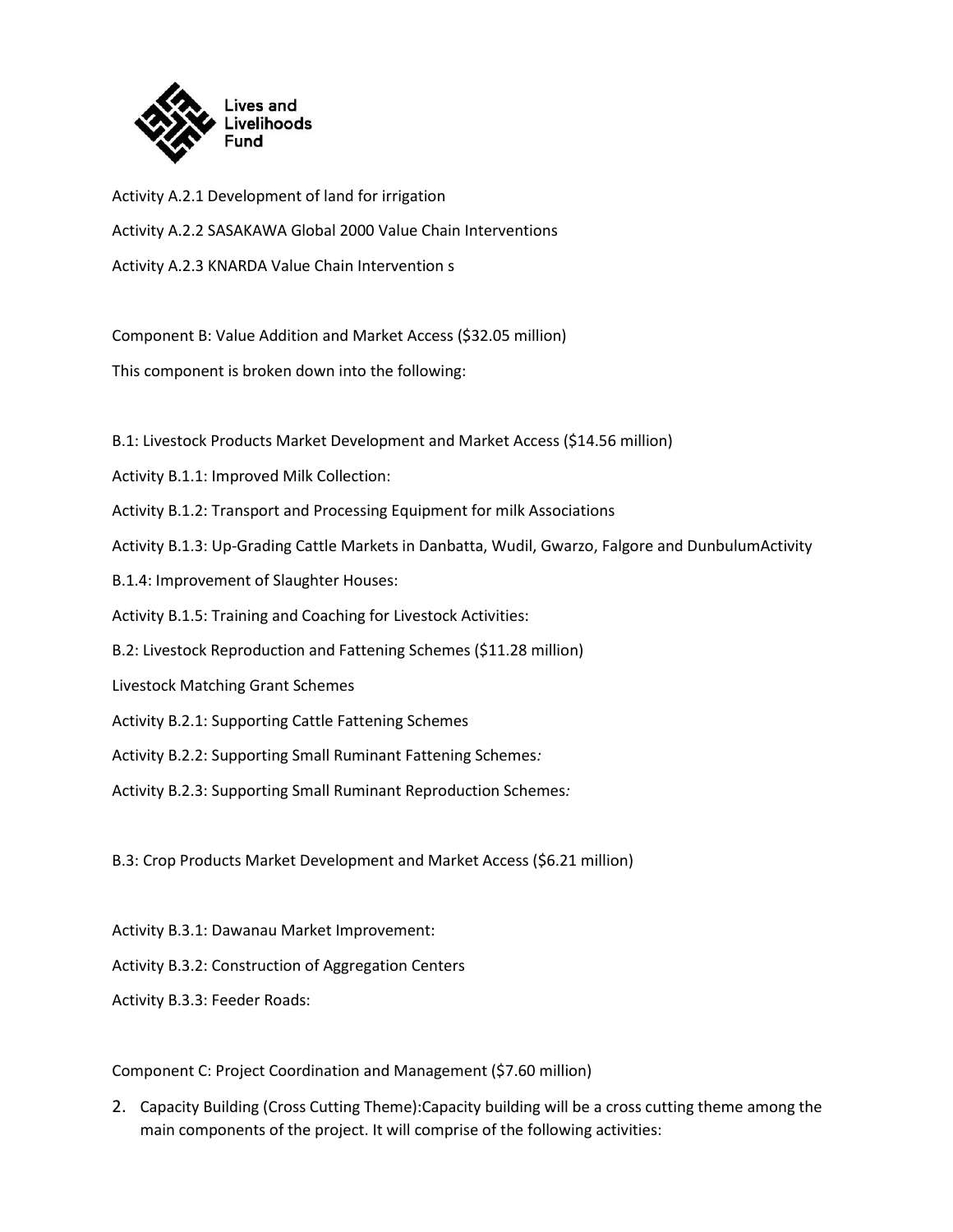

- 3. Activity C.1: Trainings:
- 4. Activity C 2: Technical backstopping to KNARDA.

# **Key project information.**

| $S/N$ .        | <b>Activity</b>          | <b>Kano State Agro Pastoral Development</b><br><b>Project - NGA1007</b>                                                                                                 |
|----------------|--------------------------|-------------------------------------------------------------------------------------------------------------------------------------------------------------------------|
| $\mathbf{1}$   | <b>Basic information</b> | Project Duration: 5 years<br>Total cost IsDB financing: US\$95.00 Million<br>٠<br><b>IsDB</b><br>- USD 83.2m<br>⋗<br>LLF grant - USD 6.8m<br>$-$ USD5.0 $m$<br>GoN<br>➤ |
| $\overline{2}$ | Approval                 | 27/12/2017                                                                                                                                                              |
| 3              | Signature                | June 20TH, 2018                                                                                                                                                         |
| $\overline{4}$ | Effectiveness            | July 14th, 2019                                                                                                                                                         |
| 5              | 1st Disbursement - date  | 30th December, 2019                                                                                                                                                     |
| 6              | Start-up Workshop        | Officially launched on the 20th February, 2020<br>in Kano with the workshop holding from 20th to<br>22nd days of the month.                                             |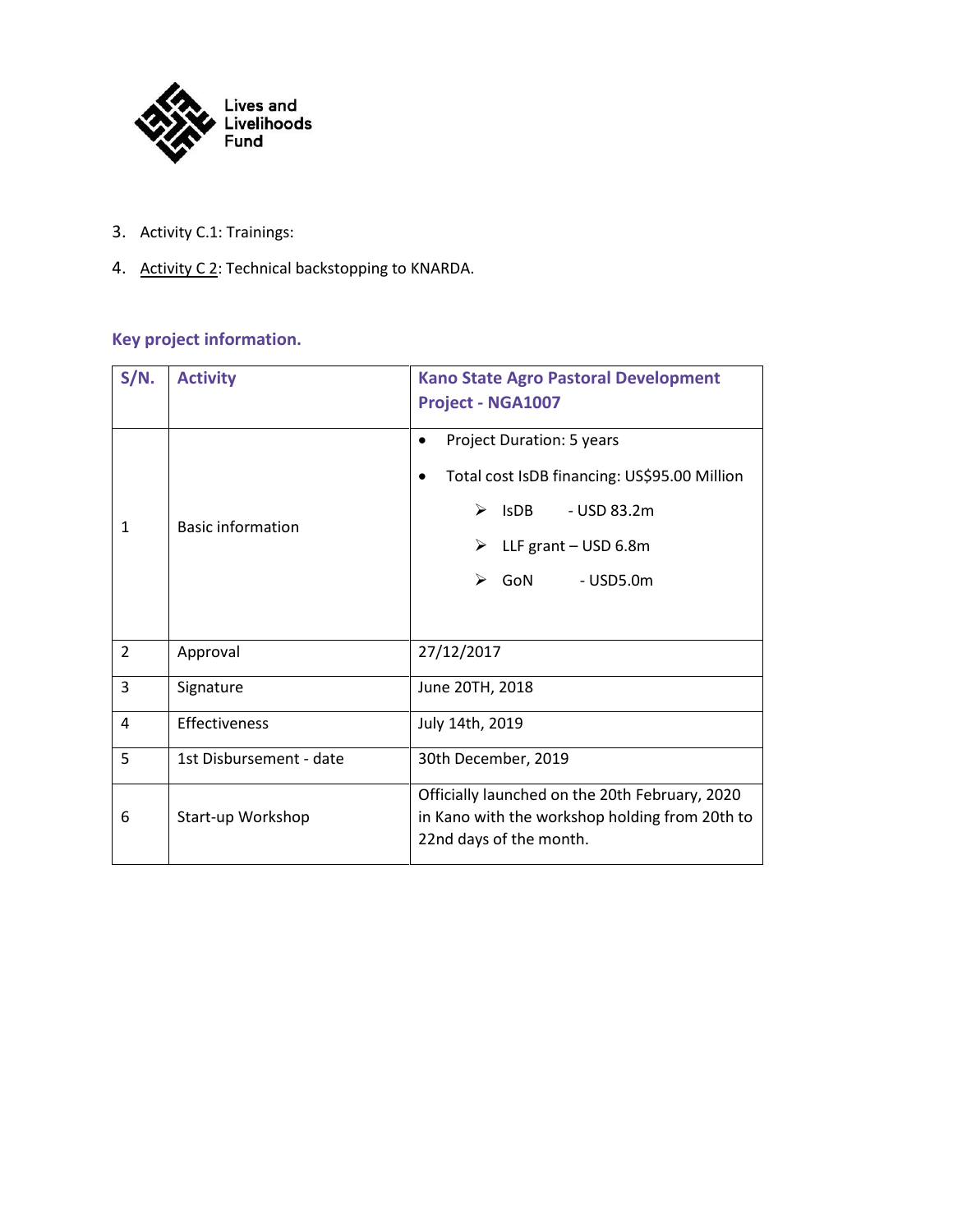

## **Expected Outcomes**

The project outcomes are:

- Grazing resources are sustainably managed through the establishment of grazing reserve committees and implementation of family-owned and managed homestead pasture development.
- Milk value chains are developed through improved productivity of cattle, milk collection and processing and better marketing of milk and dairy products.
- Meat (beef, mutton and goat meat) value chains are developed with increased productivity of animals and better marketing of live animals and safer, hygienically processed meat.
- Crop production is increased.
- Livestock household incomes are increased.
- Farmers are skilled to better access inputs and markets.
- Land developed for irrigation.

### **Benefits and impact**

- Percentage of population living below poverty line is reduced by 30 %.
- Percentage of population of the target zone affected by chronic food shortage is reduced by 50 %.

### **Strategic departments and services**

- Office of the Project Coordinator
- Department of Administration
- Department Infrastructure Engineering
- Department of Financial Services
- Department of Monitoring & Evaluation
- Department of Crops